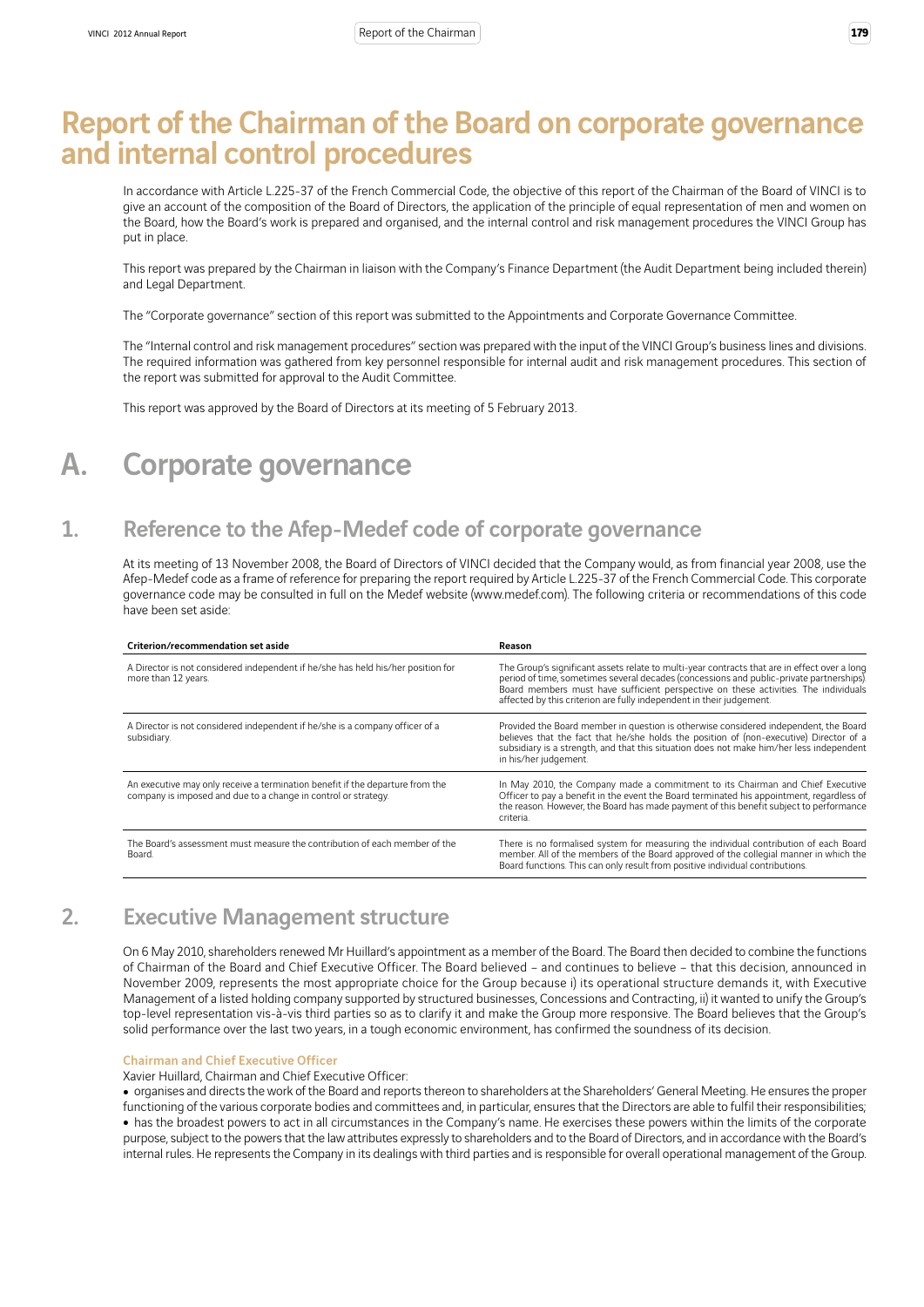He provides the Board and its committees with the information they need, reports on the highlights of the Group's operations over the period and implements the Board's decisions.

The Board's internal rules require the Company's material transactions, referred to in paragraph 3.3 below, to be subject to prior approval by the Board. In addition, the Chairman and Chief Executive Officer regularly presents the Group's performance, prospects and strategy to the financial community, in particular through road shows.

Mr Huillard chairs the Executive Committee and the Management and Coordination Committee. The Executive Committee had 13 members as of the date of this report. It met 22 times in 2012, with an average of two meetings per month. The Management and Coordination Committee is composed of the members of the Executive Committee and the Group's main operational and functional executives. Its purpose is to ensure broad consultation on VINCI's strategy and position as well as on cross-cutting policies within the VINCI Group. This committee has 35 members and met four times in 2012.

Mr Huillard also chairs the Risk Committee mentioned in paragraph 4.3 of part B with powers to delegate this function.

#### Vice-Chairman and Senior Director of the Board

Yves-Thibault de Silguy was named Vice-Chairman and Senior Director of the VINCI Board on 6 May 2010. Mr de Silguy was previously Chairman of the Board (from 2006 to 2010), and he proposed that the Board change its system of corporate governance by creating a new Senior Director function with real prerogatives, set out in the Board's internal rules. The Board approved his proposal unanimously. The Senior Director has an outstanding level of information about the Group and how it operates and also enjoys specific powers that are specified in the Board's internal rules and restated in the Report of the Vice-Chairman and Senior Director on page 194 of this report. These factors ensure the system's efficiency. Mr de Silguy cannot be considered an "independent Director" as defined by the Afep-Medef code because he held the position of Chairman of the Board between 2006 and 2010. Nevertheless, the Board considers that his exceptional knowledge of the Group by virtue of his previous position, the information from which he will continue to benefit, as specified in the internal rules, and his availability constitute sufficient reason to assign the position to him. Mr de Silguy reports on his activity to the Remuneration Committee in the form of a detailed written report.

#### Mr de Silguy:

• devotes part of his time to remaining up to the minute on the Group's news and events through regular meetings with the Group's principal operational and functional executives;

• assists the Chairman and Chief Executive Officer, as part of the company's corporate governance arrangements, in organising the work of the Board and its committees;

• provides the Board with his insights on transactions it will have to consider, supplementing the activity of the Board committees, and ensures the proper functioning of governance bodies on behalf of the Board;

• calls a meeting of the Directors once a year, without the Chairman and Chief Executive Officer being present.

Mr de Silguy also chairs the Appointments and Corporate Governance Committee and the Strategy and Investments Committee. He takes part in numerous meetings with individual shareholders.

Lastly, Mr de Silguy assists the Chairman and Chief Executive Officer and the executives of the Group's numerous subsidiaries, at their request, in high-level representation vis-à-vis governmental authorities and major customers and business partners in France and abroad. This support is governed by a services agreement approved by shareholders at the Shareholders' General Meeting of 6 May 2010. The Board of Directors is careful to ensure that this contract does not give rise to a conflict of interest or weaken the role of Senior Director that has been separately assigned to Mr de Silguy. To this end, his remuneration is a fixed, non-adjustable sum and the agreement's execution is reviewed every year by the Audit Committee, on the basis of a detailed written report. Acting on the advice of the Audit Committee, which conducts an annual review of Mr de Silguy's activity report, the Board considers that the continuing performance of this agreement is useful for the Group and that the remuneration paid is consistent with the services provided.

## 3. The Board of Directors

### 3.1 Composition of the Board of Directors – Independence of members

At the date of this document, the Board of Directors has 13 members, including one member representing employee shareholders.

In 2012, shareholders renewed the term of Jean-Pierre Lamoure as Director. Dominique Bazy decided not to seek re-election to his position upon expiration of his term at the end of the Shareholders' General Meeting of 12 April 2012.

At the Shareholders' General Meeting of 16 April 2013, shareholders will be asked to vote on the renewal of the term of Michael Pragnell as Director and the appointment of two new Directors. In addition, the terms of office of François David and Patrick Faure will expire at the end of this Annual Shareholders' General Meeting.

Since the Shareholders' General Meeting of 12 April 2012, the percentage of women on the Board has been 15.4%. The Board aims to comply, within the specified time frame, with Law no. 2011-103 of 27 January 2011 concerning the balance between men and women on Boards of Directors and Supervisory Boards and concerning equal status for men and women. At the Shareholders' General Meeting of 16 April 2013, shareholders will be asked to appoint Ms Yannick Assouad and Ms Graziella Gavezotti to the Board of Directors. Approval of the corresponding resolution will lift the percentage of women on the Board to 30.8%, thereby putting the Board in early compliance with the law and the Afep-Medef code. Furthermore, subject to approval of the resolutions on the renewal and appointment of Directors by the Shareholders' General Meeting, three of 13 Board members will not have French citizenship.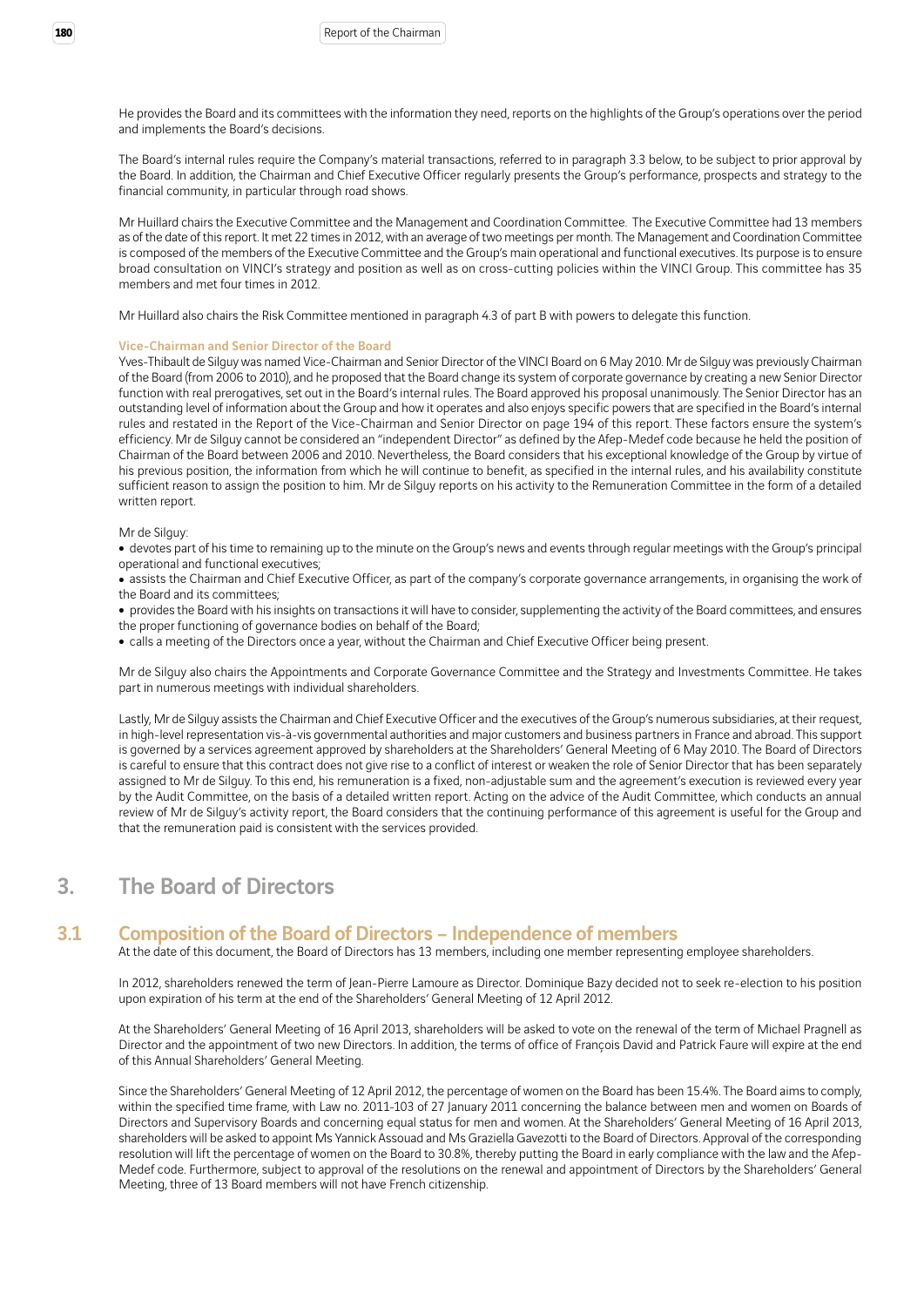The term of office of Directors is four years. The Directors' terms of office expire at different times, such that approximately one-quarter of the Board is renewed every year.

The Company's Articles of Association provide that no one may be appointed or re-appointed as a Director after reaching the age of 75 and that no more than one-third of the Directors in office at the close of the financial year for which shareholders are asked to approve the financial statements may be over 70.

At its meeting of 5 February 2013, the Board also made an assessment of the current Directors' independence, as required by the Afep-Medef code and in accordance with the criteria of that code.

For the purpose of evaluating the independence of VINCI's Directors, the Board decided to exclude the code's 12-year seniority criterion for the reasons explained in paragraph A.1 above.

Although certain VINCI Board members may be customers or suppliers of companies having business relationships with the Group, the Board has determined that, given the business of the Group and because business relationships between the companies in the Group and their industrial partners are highly dispersed, there is no significant flow of business requiring special surveillance and that might give rise to conflicts of interest. Concerning relationships with its partner banks, the Board examined the individual situation of the Director who has had responsibilities in the banking sector, and concluded that no conflict of interest has been identified over the last five years and that he has full independence of judgement.

After receiving the report of the Appointments and Corporate Governance Committee, the Board examined the situation of each Board member and reached the following conclusions:

#### Directors who cannot be considered independent

• Xavier Huillard, Chairman and Chief Executive Officer;

• Yves-Thibault de Silguy, Vice-Chairman and Senior Director. This evaluation is based on the fact that Mr de Silguy was Chairman of the Board of Directors from 2006 to 2010 and that he holds a services contract with the company. The Board has noted, however, that the execution and payment terms of this contract and the fact that Mr de Silguy is currently drawing a pension ensure that he has considerable independence of judgement;

• Elisabeth Boyer, Director representing employee shareholders. This evaluation was based on the fact that Ms Boyer is an employee of Cofiroute, a subsidiary of VINCI. The Board nevertheless noted that Ms Boyer is a member of an employee representative body, giving her protection that could enable her to be considered an independent Director under the European Commission Recommendation 2005/162/ EC of 5 February 2005;

• Jean-Pierre Lamoure. This evaluation was based on the fact that Mr Lamoure was an employee of Soletanche Freyssinet, a wholly owned subsidiary of VINCI. The Board of Directors has noted, however, that Mr Lamoure no longer performs any operational functions within the VINCI Group.

#### Directors who can be considered independent

The Board of Directors believes that the following members of the Board are independent. It believes that even if some of them do not meet certain criteria set out by the Afep-Medef code, the judgement of these individuals is completely independent, ensuring that they can carry out their remit in a fully independent manner.

• Robert Castaigne. The Board has taken into account the fact that until May 2008 Mr Castaigne was Chief Financial Officer and member of the Executive Committee of the Total Group, with which the VINCI Group has normal business relationships involving fuel purchase contracts or construction projects, for example. The Board believes that these factors do not alter Mr Castaigne's independence of judgement.

• François David. Mr David is Chairman of Coface. The Board believes, however, that the normal commercial relationships that might exist between the Coface Group and the VINCI Group (e.g. insurance policies for contracts entered into by VINCI subsidiaries abroad) do not alter Mr David's independence of judgement.

• Patrick Faure. The Board noted that Mr Faure has been a Director of VINCI since 1993, i.e. more than 12 years, and that he sits on the Board of Cofiroute, a company controlled by VINCI. The Board believes, however, that Mr Faure's directorship at Cofiroute does not alter his independence of judgement. On the contrary, the Board believes this constitutes an advantage inasmuch as Mr Faure has useful experience in motorway concessions from which the other members of the Board can benefit.

• Dominique Ferrero. The Board considers that Mr Ferrero no longer has an operational role within the Natixis Group. The Board took into consideration Mr Ferrero's statements, according to which his functions did not give rise to any conflict of interest in 2012.

• Jean-Bernard Lévy. The Board considers that the normal business relationships that exist between the Thales Group, of which Mr Lévy became the Chairman and CEO on 20 December 2012, and certain VINCI Group companies do not alter Mr Lévy's independence of judgement. • Michael Pragnell held management responsibilities within Syngenta AG until 2007. This company has no business relationship with the VINCI Group.

• Henri Saint Olive. Mr Saint Olive is Chairman of Banque Saint Olive, which might enter into transactions with the Company or its subsidiaries or into private transactions with executives thereof. The Board believes, however, that such transactions do not alter Mr Saint Olive's independence of judgement.

• Pascale Sourisse. Ms Sourisse has management responsibilities within the Thales Group. The Board believes, however, that the normal business relationships that may exist between the Thales Group and certain companies in the VINCI Group do not alter Ms Sourisse's independence of judgement;

• Qatari Diar Real Estate Investment Company. The Board noted that the Qatari Diar Group held less than 6% of the share capital and voting rights of VINCI, acquired when the Cegelec Group was sold to VINCI. In addition, the Board noted that VINCI Construction Grands Projets, a wholly owned subsidiary of VINCI, and Qatari Diar are partners in the Qatari-law company Qatari Diar VINCI Construction (QDVC). This company, 51%-owned by Qatari Diar, is involved in developing construction activities in Qatar and elsewhere in the Middle East. Abdul Hamid Janahi has been the permanent representative of Qatari Diar on the Board of VINCI since 29 November 2012. The Board believes, however, that the information presented above does not affect Mr Hamid Janahi's independence of judgement as a member of the Board of VINCI.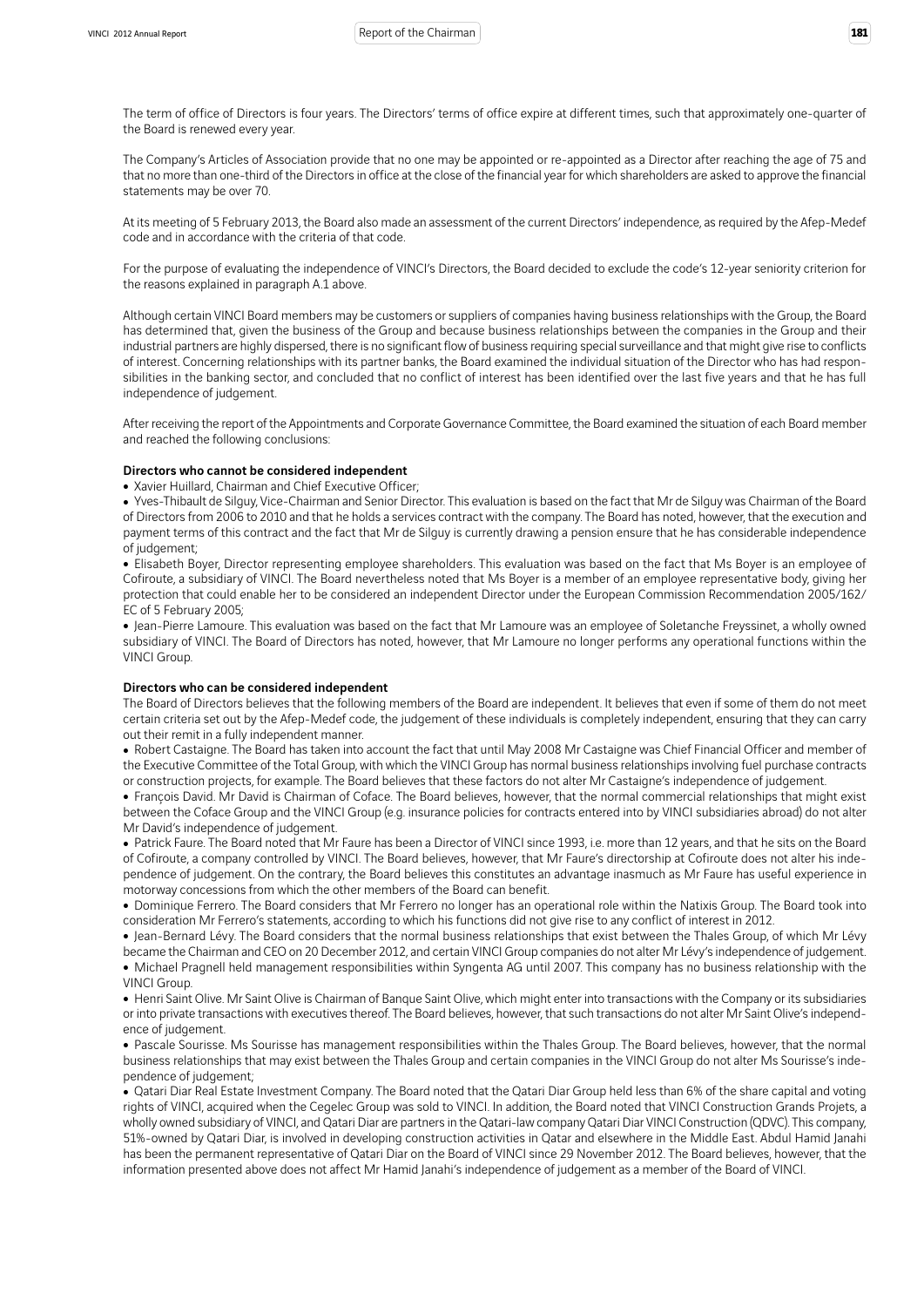As a result of this evaluation, the Board of Directors considers that nine of its 13 members, i.e. more than half, qualify as independent.

The Board has also examined the situations of Ms Yannick Assouad and Ms Graziella Gavezotti, whose appointments to the Board will be proposed to shareholders at their General Meeting on 16 April 2013, and considers that they meet all the criteria qualifying them as independent.

In view of the expiry of the terms of Mr David and Mr Faure, and if the two aforementioned candidates are appointed as Directors by the Shareholders' General Meeting, nine Directors out of 13 can be considered at that point as independent.

## 3.2 Personal situation of company officers

As of the date this document was prepared and to the best of the Chairman's knowledge:

- there are no family links between any of VINCI's company officers;
- none of VINCI's company officers had been found guilty of fraud in the last five years;

• none of these individuals has been involved as a company officer in a bankruptcy, sequestration of assets or liquidation during the last five years and none has been incriminated or officially punished by a statutory or regulatory authority. None has been disqualified by a Court from serving as a member of a Board of Directors or company management or supervisory body of a securities issuer, nor from being involved in the management or conduct of the affairs of a securities issuer in the last five years;

• no company officer of VINCI had declared a conflict of interest in respect of any decisions taken by the Board of Directors in 2012.

### 3.3 The Board of Directors' internal rules

In May 2003, the Board of Directors adopted a set of internal rules. The most recent version came into effect on 6 May 2010 when the Board decided to combine the functions of Chairman and Chief Executive Officer. This document specifies the rules applicable to the Board and its committees, and it includes rules of ethics detailing the standard of conduct expected of each Director. The internal rules may be consulted in full on the Company's website (www.vinci.com).

The internal rules of the Board of Directors specifically require the Board to examine and approve, prior to implementation:

- strategic transactions carried out by the Company and, more generally, by the Group;
- strategic investment projects and any transaction, in particular acquisitions and divestments, in excess of €200 million;

• transactions falling outside of the Company's announced strategy and any transaction brought to its attention by its Strategy and Investments Committee.

The internal rules of the Board of Directors also require that Board members be kept informed at all times of the Company's financial condition, cash position and commitments, and of all significant events and transactions related to the Company. They may request information about specific subjects and they may meet with the Company's principal executives, if necessary, whether or not the company officers are present, so long as the Chairman is notified in advance.

Lastly, the internal rules specifically define the powers and prerogatives of the Vice-Chairman and Senior Director. These include the right to call a meeting of the Board at any time and without a particular agenda, to add any item to the agenda, to call a meeting of the members of the Board or to meet with the members of the Executive Committee without the Chairman and Chief Executive Officer being present.

## 3.4 Conditions of preparation and organisation of the work of the Board

#### 3.4.1 Functioning and work of the Board of Directors in 2012

The Board of Directors met nine times in 2012 and the average attendance rate at its meetings was 90%. The Board of Directors discussed all matters of importance relating to the Group's activities. The Executive Vice-President and Chief Financial Officer attends Board meetings. The General Counsel acts as Board Secretary.

In respect of the financial statements and day-to-day management of the Company, the Board:

• examined and approved the annual consolidated and parent company accounts for financial year 2011 together with the half-yearly 2012 consolidated and parent company accounts;

• examined the budget for 2013;

• approved the terms of the various reports to shareholders, prepared and called the Shareholders' General Meeting of 12 April 2012, approved the agenda and the resolutions submitted for shareholder approval and approved the Report of the Chairman on corporate governance and internal control procedures;

- took note of the work of the Audit Committee and the Strategy and Investments Committee;
- regularly examined the Group's business activities, on-going developments, financial situation, plans and indebtedness;
- decided to pay an interim dividend on 2012 earnings:
- examined the evolution of the share capital and the share buy-back programme;
- increased the limit of the Euro Medium Term Notes programme;
- approved the renewal of the Chairman and Chief Executive Officer's powers regarding guarantees and collateral;
- renewed a delegation of power to the Chairman and Chief Executive Officer to issue bonds.

Regarding corporate governance and remuneration, the Board:

- altered the composition of the Remuneration Committee following the non-renewal of Dominique Bazy's term as Director;
- took note of the work of the Remuneration Committee and the Appointments and Corporate Governance Committee;

• evaluated the independence of its members with regard to the criteria of the Afep-Medef code, proposed the renewal of the term of a Director and the appointment of a new Director;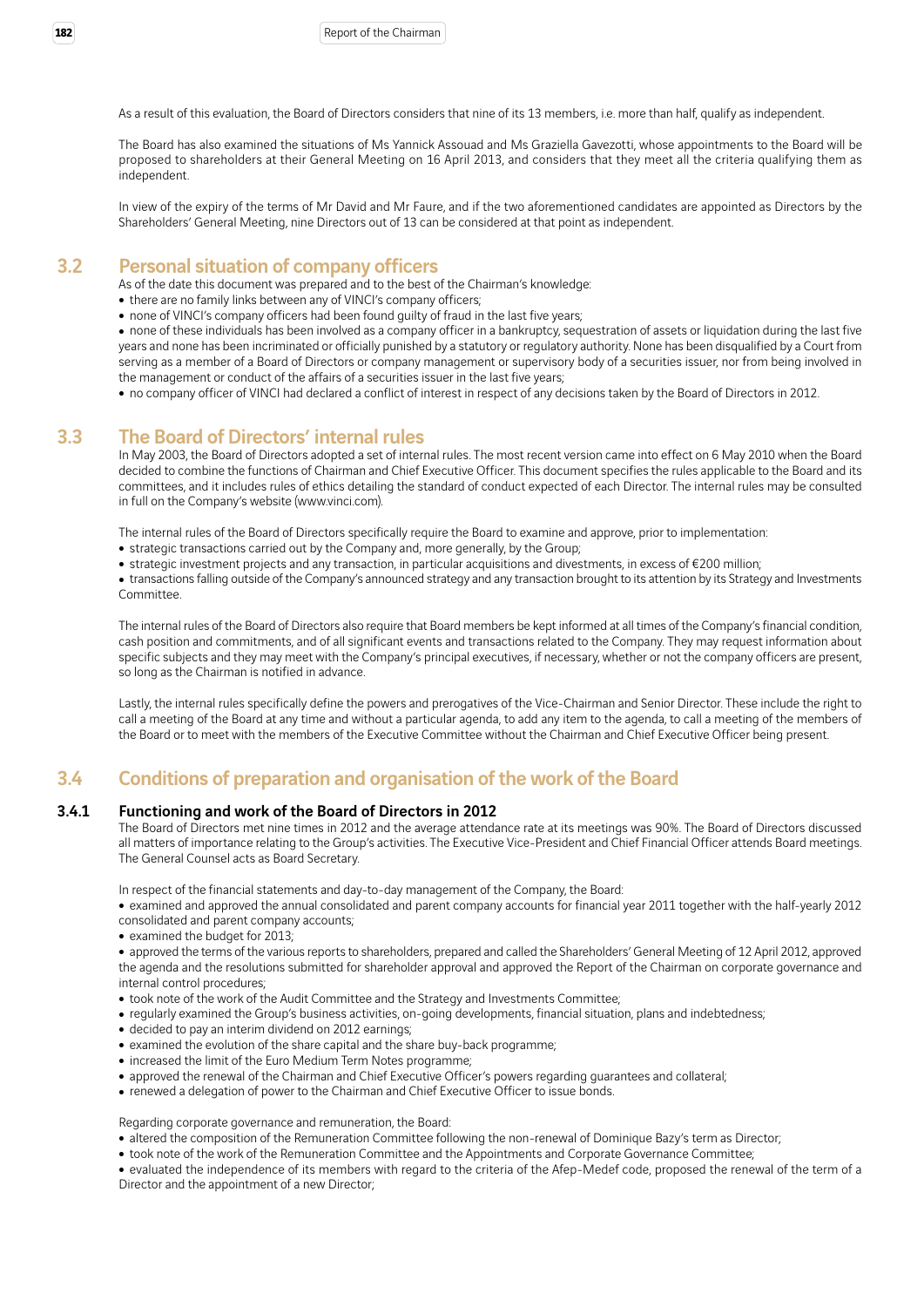#### VINCI 2012 Annual Report **183 183 183 183 183 183 183 183 183 183 183 183 183 183 183 183 183 183 181 181 181 181 181 181 181 181 181 181 181 181 181 181 181**

- set the amount to be recognised in the financial statements for the second year during which Mr Huillard's long-term incentive plan is in effect;
- set Mr Huillard's variable remuneration for financial year 2011;
- approved the tentative work programme of the Board of Directors for 2013;
- proposed the introduction of a share subscription option plan and performance share plan for Group executives and employees;
- voted on the definitive number of performance shares and share subscription options under the 2010 plan, in light of the performance actually achieved<sup>;</sup>

• examined the calculation of the performance conditions for the long-term incentive plans (share option subscription and performance share plans and long-term incentive plan of the Chairman and Chief Executive Officer) in view of the intended acquisition of the ANA Group in Portugal.

Regarding employee savings plans, the Board:

• set the subscription price of shares to be issued under the French employee savings plan for the periods from 2 May to 31 August 2012, from 3 September to 31 December 2012 and from 2 January to 30 April 2013;

- examined a proposed international employee share purchase plan and delegated powers for a capital increase;
- examined the proposal for the introduction of a fund invested in bonds under the French employee savings plan.

In addition, the Board:

- took note of the work of the Strategy and Investments Committee;
- examined the plan to acquire the airport operator ANA in Portugal and various other acquisition projects, examined and finalised its responses to shareholders' written questions;
- approved quarantees;
- examined the Group's policy in respect of security;
- approved VINCI's sale of Cegelec Entreprise securities to VINCI Energies and examined VINCI Energies' capital increase;
- examined the Group's business activities in Ukraine.

One of the Board meetings was held in Kiev, Ukraine in October 2012, and visits were organised to some of the Group's projects in the country on that occasion (in particular the confinement shelter at the Chernobyl nuclear power plant).

#### 3.4.2 The Board committees

The responsibilities and modus operandi of the committees are governed by the internal rules of the Board of Directors. Each committee has a role to play in analysing and preparing the Board discussions falling within its field of competence and in studying topics and/or projects that the Board or its Chairman may submit to it for review. It has consultative powers and acts under the authority of the Board, of which it is an extension and to which it is accountable. Minutes of each committee meeting are drawn up and circulated to the members of the Board of Directors.

#### The Audit Committee

### Terms of reference

The Audit Committee helps the Board monitor the accuracy and fair presentation of VINCI's parent company and consolidated financial statements and the quality of the information provided.

In particular, its duties are to monitor:

• the process of compiling financial information: examine the Group's annual and half-yearly parent company and consolidated financial statements before they are presented to the Board, satisfy themselves that the accounting policies and methods are appropriate and consistently applied, warn against any non-compliance with these rules and monitor the quality of the information given to the shareholders;

• the effectiveness of the Group's internal control and risk management systems: (a) concerning internal control procedures, assess subsidiaries' internal control systems with the managers of the internal control function and more particularly the internal audit plan, the conclusions of internal audits, the recommendations issued and the resulting follow-up action; (b) concerning risk management, regularly review the Group's financial situation and main financial risks and in particular its off-balance sheet commitments;

• the auditing of the parent company and consolidated financial statements by the Statutory Auditors and the independence of the Statutory Auditors: examine the Statutory Auditors' work programmes, conclusions and recommendations with them, as well as follow-up action taken; verify compliance with the Statutory Auditors' obligation to be independent, assess proposals on the appointment of the Company's Statutory Auditors, on the renewal of their terms of office as well as their remuneration, and issue a recommendation on this matter;

• the Group's policy in respect of insurance;

• the setting up of procedures regarding business ethics and competition and ensure that there is a system for verifying that they are enforced.

To carry out its remit, the Board's internal rules specify that the Audit Committee may seek external advice, the cost of which is borne by the Company.

#### Composition

The Audit Committee comprises at least three Directors designated by the Board. The Executive Vice-President and Chief Financial Officer and the Statutory Auditors attend Audit Committee meetings. Since 14 May 2009, this committee has been composed of Henri Saint Olive (Chairman), Robert Castaigne, Michael Pragnell and Pascale Sourisse.

The Board considers all four members to be independent Directors. By virtue of their professional experience and/or qualifications, the members of the Audit Committee have the financial and accounting expertise necessary to serve thereon. Their experience and qualifications are described in the curriculum vitae set out in the Report of the Board of Directors on page 127 of the 2012 annual report.

The Executive Vice-President and Chief Financial Officer acts as secretary to the committee.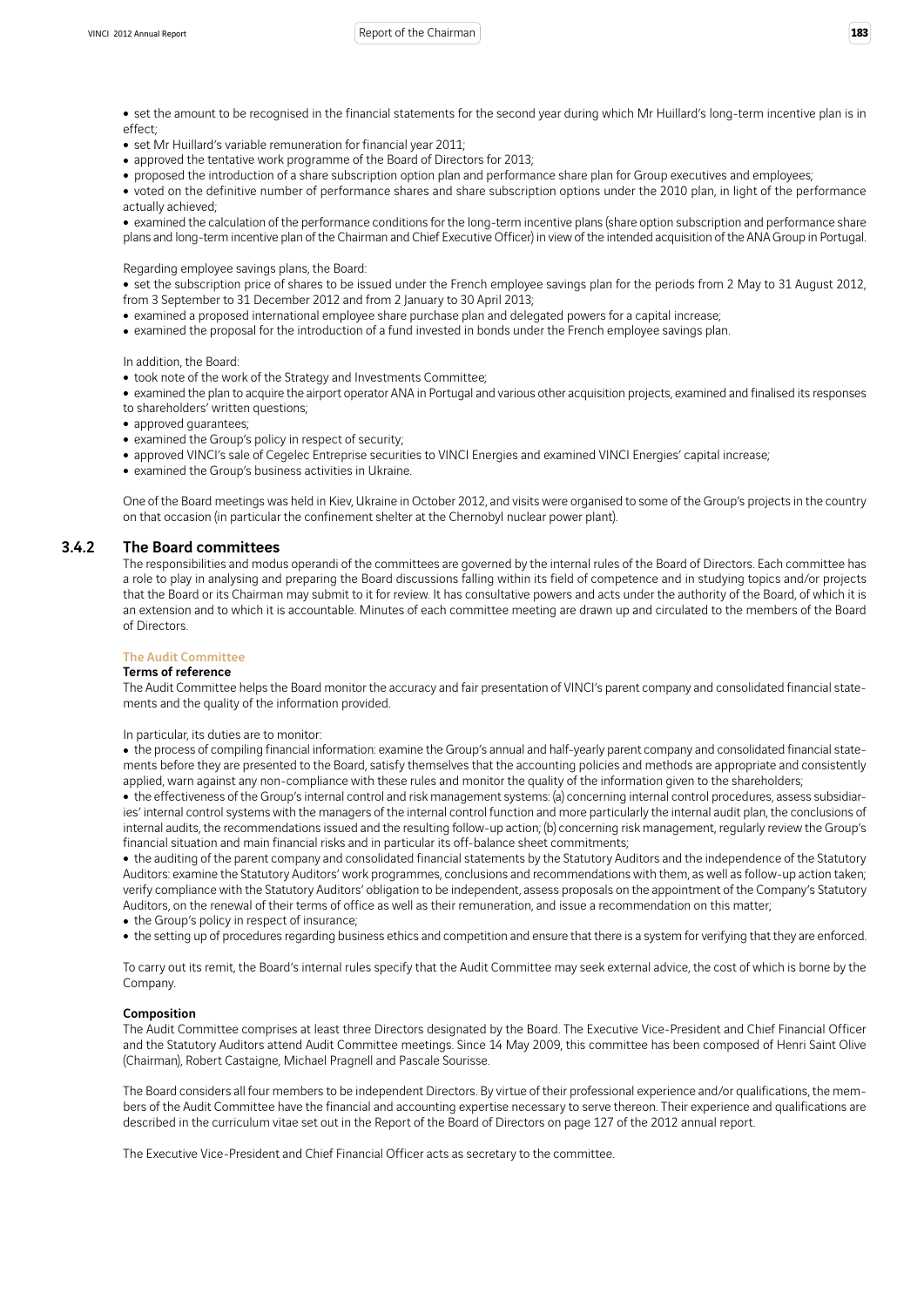#### Activities in 2012

The Audit Committee met four times in 2012, with a participation rate of 100%. The Audit Committee meets at least two days before the Board meeting called to approve the annual and half-yearly financial statements.

Audit Committee meetings dealt with the following subjects:

• the process of compiling accounting and financial information: review of the Group's financial statements, budget updates, cash positions and financial debt, the Group's financial strategy and on-going financial transactions; the Fast Close project to shorten the lead time for producing and publishing consolidated financial statements;

• the effectiveness of the Group's internal control and risk management systems: post-mortem review of difficult contracts in Contracting's three business lines, the results of the annual self-assessment LSF 2012, presentation of VINCI Finance International, the "risk factors" chapter of the Report of the Board of Directors; review of on-going disputes and litigation; review of ethics procedures in place;

• statutory auditing of annual and consolidated financial statements: discussions with the Statutory Auditors and review of their conclusions; adherence to legal and regulatory obligations concerning accounting and financial information; the Group's tax situation; changes to IFRSs;

• independence of the Statutory Auditors: review of the Statutory Auditors' statement of independence; fees paid to the Statutory Auditors' network; information on the services rendered that were directly connected to the assignment;

• proposal to renew for six years the term of office of the Statutory Auditors whose term expires in 2013.

In addition, the committee examined the services provided under the services agreement with YTSeuropaconsultants, of which Mr de Silguy is the sole shareholder.

For the purposes of this work, the following executives were interviewed: the Executive Vice-President and Chief Financial Officer, the Senior Vice President, Corporate Controlling and Accounting, the Director of Treasury and Financing, the Chief Audit Officer, the General Counsel and the Statutory Auditors. During their presentation, the Statutory Auditors emphasised the important points and the accounting options chosen.

#### The Strategy and Investments Committee

#### Terms of reference

This committee helps the Board review the Group's overall strategy. It examines proposed strategic investments and all transactions, including investments and divestments, that could have a material impact on the Group's scope of consolidation, business activities, risk profile, earnings or balance sheet or on the Company's share price. It carries out its reviews before these transactions are presented to the Board.

In particular its duties are to:

- examine the Group's three-year plan:
- prepare the Board's discussions on the Group's strategy;
- formulate an opinion, for the benefit of the Executive Management, on proposed acquisitions or disposals of shareholdings of a value exceeding €50 million that do not come under the Board's direct terms of reference;

• give its opinion to the Executive Management on plans for significant change to the Group's legal or operational structure.

In addition, the Executive Management informs the committee on progress in multi-year projects that entail a total investment by the VINCI Group in equity and debt of more than €100 million.

#### Composition

The Strategy and Investments Committee comprises at least three Directors designated by the Board. From 2 May 2011 to 29 November 2012, the permanent members of the committee were Yves-Thibault de Silguy (Chairman), Elisabeth Boyer, Jean-Pierre Lamoure and Yousuf Ahmad Al Hammadi (the permanent representative of Qatari Diar Real Estate Investment Company). Since 29 November 2012, the committee has been composed of Yves-Thibault de Silguy (Chairman), Elisabeth Boyer, Jean-Pierre Lamoure and Abdul Hamid Janahi (the new permanent representative of Qatari Diar Real Estate Investment Company). The committee is open to all Board members wishing to participate. A dossier is systematically sent to them before each meeting.

The Chairman and Chief Executive Officer, the Executive Vice-President and Chief Financial Officer, and the Vice-President, Business Development of VINCI attend the meetings of the Strategy and Investments Committee. The Board Secretary acts as secretary to the committee.

#### Activities in 2012

The Strategy and Investments Committee met five times in 2012, with an average participation rate of 80%. Voluntary participation in the committee's work on the part of directors who were not committee members was 49% in 2012 (vs. 42% in 2011).

#### During the year the committee examined:

• investment or acquisition projects in companies based abroad, in particular in Europe, North America, the Middle East and Asia. Specific projects included the acquisitions of ANA, the Portuguese airport operator, EVT in Germany and Carmacks in Canada;

<sup>ˇ</sup> public-private partnerships or infrastructure concessions, in particular in the rail, motorway, airport and sports sectors in France and abroad.

#### The Remuneration Committee

#### Terms of reference

The Remuneration Committee proposes the terms and conditions of company officers' remuneration to the Board of Directors.

Its duties are to:

• make recommendations to the Board concerning the remuneration, pension and welfare benefit plans, benefits in kind and miscellaneous pecuniary rights, including any performance shares or share subscription or share purchase options granted to the company officers and to salaried members of the Board, if any;

• propose to the Board an overall package of performance shares and/or subscription or purchase options on the Company's shares and the general and specific conditions applicable to these allocations;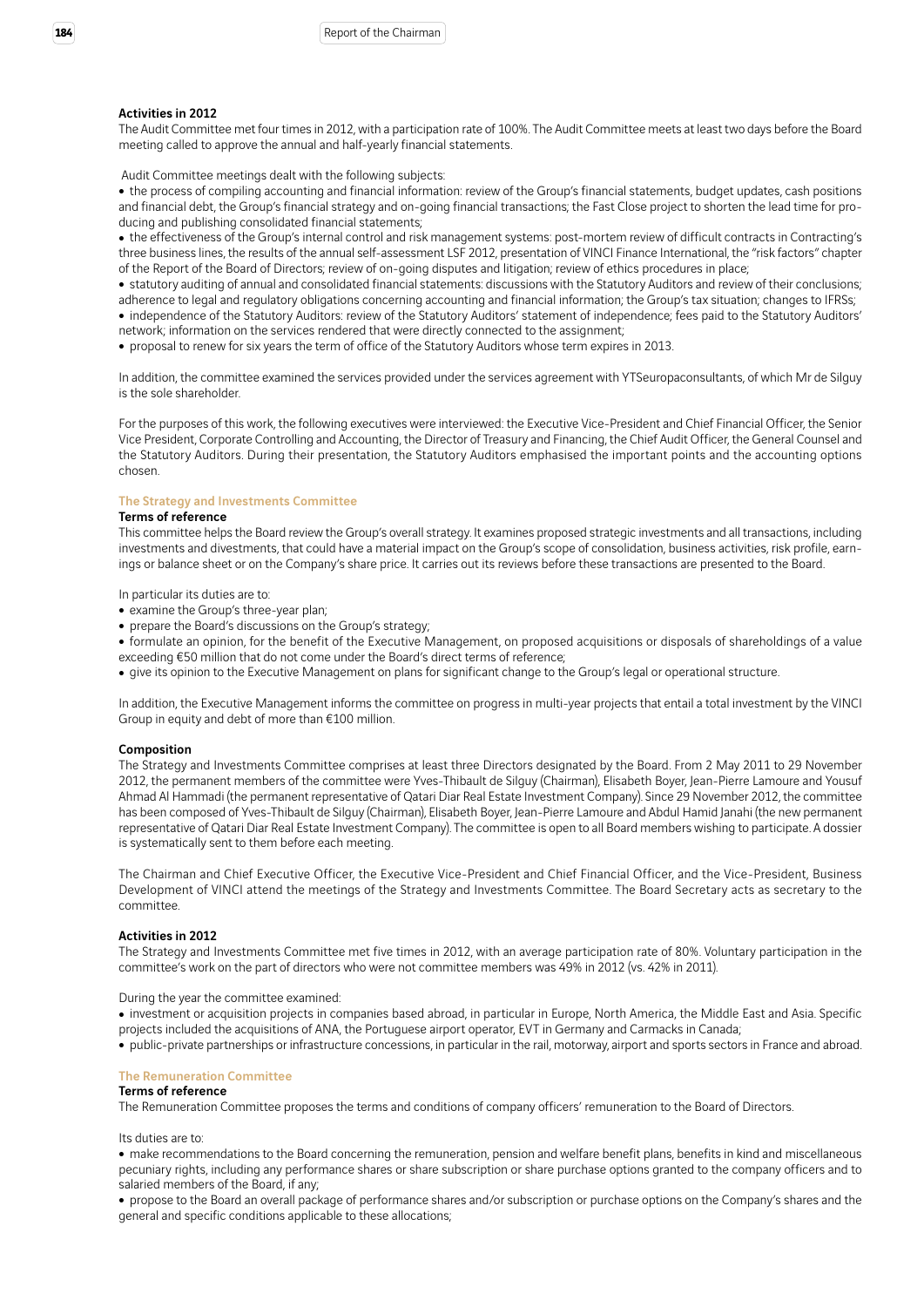- express an opinion on the Executive Management's proposals regarding the number of beneficiaries;
- propose to the Board an aggregate amount of Directors' fees and the manner of their allocation.

In addition, the Remuneration Committee is informed of the remuneration policy applicable to the principal executives.

#### Composition

The Remuneration Committee comprises at least three Directors designated by the Board. Until 12 April 2012, it was composed of Jean-Bernard Lévy (Chairman), Dominique Bazy and François David. Since 12 April 2012, the Remuneration Committee has been composed of Jean-Bernard Lévy (Chairman), Robert Castaigne and François David. The Board recognises all members of the committee as independent.

The Vice-President responsible for Human Resources and Corporate Social Responsibility attends the meetings of the Committee. The Chairman and Chief Executive Officer also attends the Committee's meetings except when the Committee examines questions relating personally to him. The Board Secretary acts as secretary to the Committee.

#### Activities in 2012

The Remuneration Committee met four times in 2012, with a participation rate of 85%.

The Committee examined and made proposals to the Board regarding:

- determination of the variable portion of Mr Huillard's remuneration for 2011;
- calculation of the annual amount to be set aside for Mr Huillard's long-term incentive programme;
- performance share and share subscription option plans for 2012 and 2013;
- the results of the international employee share purchase plan;

• the performance conditions for the long-term incentive plans, proposing to exclude the ANA Group from the scope of calculation of ROCE should this transaction be finalised;

• the renewal of the resolutions enabling capital increases reserved for employees;

• the business reports of Yves-Thibault de Silguy (one for his role as Vice-Chairman and Senior Director, the other for the services provided under the services agreement with YTSeuropaconsultants).

The Chairman and Chief Executive Officer attended and participated in several Committee meetings (except for items concerning him personally).

#### The Appointments and Corporate Governance Committee

Terms of reference This committee:

- 
- ensures adherence to corporate governance rules;
- prepares the Board's discussions on the assessment of the Company's Executive Management;
- examines, on a consultative basis, the Executive Management's proposals relating to the appointment and dismissal of the Group's principal executives;

• is informed of the Executive Management's policy for managing the Group's senior executives and in this regard, the Committee examines the procedures for succession plans;

- makes proposals on the selection of Directors;
- examines all candidacies for Board membership and expresses an opinion or recommendation to the Board on those candidacies;
- discusses, every year, the issue of independence of Board members;
- prepares, in a timely manner, recommendations and opinions on the appointment or succession to the posts of executive company officers.

#### Composition

The Appointments and Corporate Governance Committee comprises at least three Directors designated by the Board. Since 6 May 2010, it has been composed of Yves-Thibault de Silguy (Chairman), Patrick Faure and Dominique Ferrero. The Board recognises two of the three members of the Committee as independent.

The Chairman and Chief Executive Officer attends the Committee's meetings except when it evaluates the Executive Management. The Board Secretary acts as secretary to the Committee.

#### Activities in 2012

The Committee met four times in 2012, with an attendance rate of 100%.

The Committee:

- considered Directors' terms of office expiring in 2012 and 2013;
- hired an external consultant to find new Directors;
- examined the percentage of women on the Board and implementation of Law no. 2011-103 of 27 January 2011 concerning the balance of men and women on Boards of Directors;
- performed an assessment of the Executive Management;
- assessed each Board member with regard to the independence criteria of the Afep-Medef code and made proposals to the Board;
- examined the report of the Chairman of the Board on corporate governance;
- examined the assessment of the Group's Senior Executives;
- examined the results of the Executive Review conducted in 2012.

## 3.5 Assessment of the composition and functioning of the Board of Directors

In application of the Board of Directors' internal rules, each year, the agenda of one meeting includes a discussion on the functioning of the Board with the aim of improving its effectiveness. In addition, a formal assessment is performed every three years. This exercise may be supervised by a Director, with the assistance of an external consultant.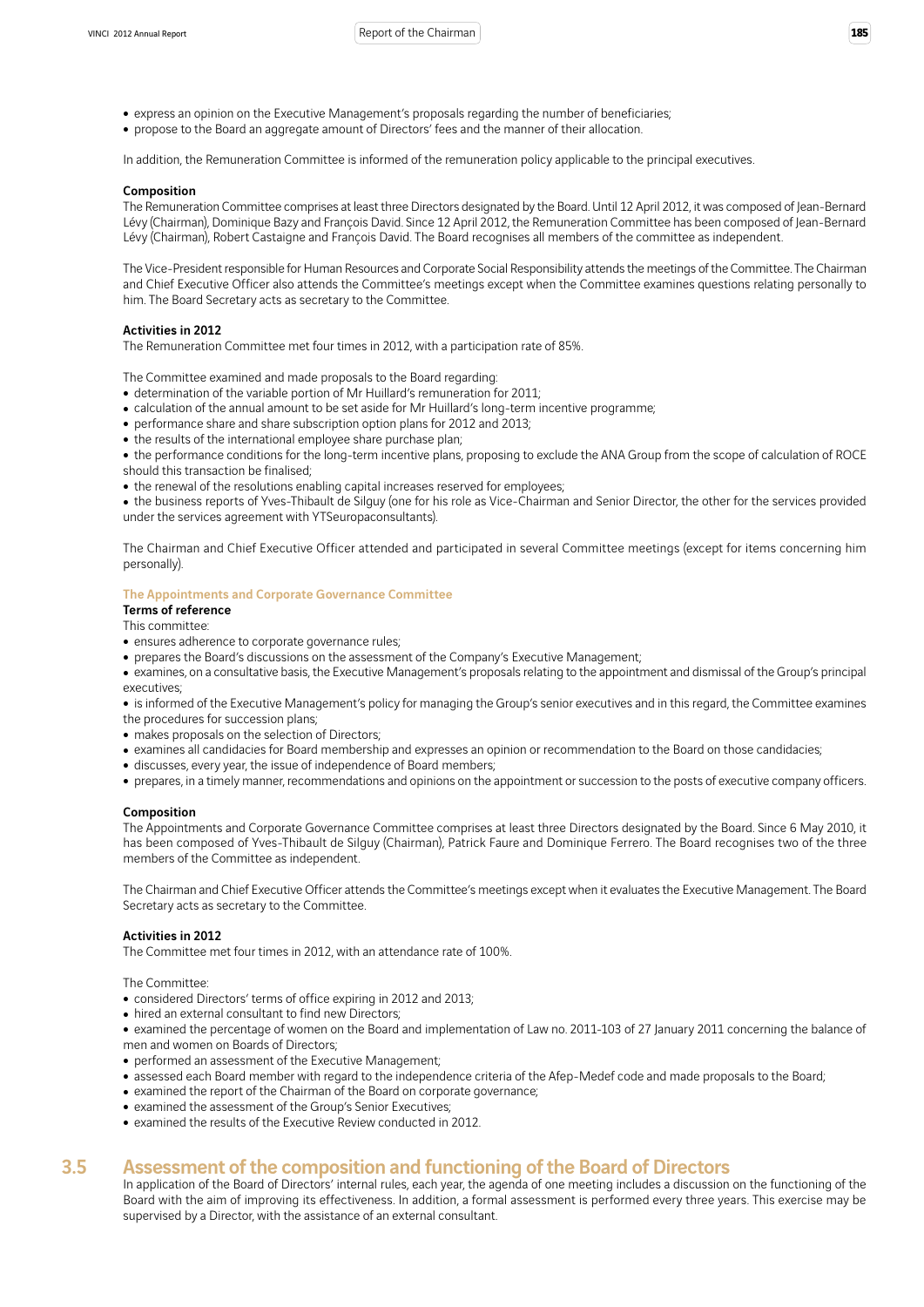During its meeting of 7 February 2012, following the proposal of the Appointments and Corporate Governance Committee, the Board of Directors considered that it was not yet necessary to carry out another assessment because (i) the most recent formal assessment of the Board had been performed at the end of 2010 with the help of an external consultant, and (ii) the Board had considered this assessment in March and July 2011 and again in October 2011, following the meeting of committee chairmen on 20 September 2011, during which it was agreed that all the identified avenues for improvement had been acted upon. During its meeting of 5 February 2013, the Board decided that an external assessment would be carried out in the second half of 2013.

# 4. Principles and rules for determining company officers' remuneration and benefits of whatever nature

### 4.1 Remuneration and benefits of the executive company officer

The remuneration of the executive company officer is set by the Board of Directors, acting on a proposal from the Remuneration Committee.

#### Xavier Huillard

On 6 May 2010, the Board of Directors confirmed the decisions taken on 3 March 2010 concerning Mr Huillard's remuneration and benefits from the time of his appointment as Chairman and Chief Executive Officer until the end of his term. During the meetings of 12 April 2012 and 5 February 2013, the Board set the following terms for his remuneration:

<sup>ˇ</sup> fixed annual remuneration of €900,000, valid for the duration of Xavier Huillard's term of office, it being specified that this remuneration only came into effect on 1 January 2011, at Mr Huillard's request;

■ a two-part variable remuneration plan, ranging from 0 to €1,440,000, or 0-160% of the fixed portion, depending on performance achieved. The first part is based on three economic ratios (net earnings per share, operating income per share and free cash flow). The second part is managerial and based on performance against qualitative criteria as defined by the Board. For the first part, the quantitative target level expected to be achieved is linked to the specific method of the calculation formula, such that any increase in remuneration is dependent on an improvement in the performance ratios from one year to the next;

• a long-term incentive plan, allowing for a capital allowance to be built up gradually, variably, and based on specific performance objectives. Except in certain specific cases, incentive plan awards will vest only if the beneficiary completes his term of office. Under this incentive plan, an amount equivalent to (a) 16,600 times the value of the VINCI share, provided that ROCE exceeds 6% (9% starting from the 2012 financial year), and (b) 41,500 times the increase in the VINCI share price over a one-year period, provided that the VINCI share outperforms a peer group comprising at least 10 European construction and infrastructure concession companies by at least 5%, is to be granted to Mr Huillard for each of the four years of his term of office. In the event of lesser performance, the amount of the annual allocation under (a) will be reduced and will be equal to zero if ROCE is less than 5% (8% starting from the 2012 financial year), and the allocation under (b) will be reduced to zero if the VINCI share underperforms the peer group by more than 5%. Starting from the 2013 financial year, the scope of calculation for ROCE will be restated to exclude the ANA Group;

• Mr Huillard is deemed to have the status of a senior executive, thereby entitling him to benefit from the additional supplementary pension plan established for senior executives of VINCI SA and mentioned in paragraph D.3.2 of the Report of the Board of Directors, page 133, as well as from the Group's welfare benefits plans. The commitment with regard to the supplementary pension plan was approved by shareholders at the 6 May 2010 Shareholders' General Meeting and the benefit of this supplementary pension plan was taken into account in determining Mr Huillard's overall remuneration;

• Mr Huillard is eligible for severance pay in the event that the Company terminates his appointment as Director prior to its normal expiry (at the end of the Shareholders' General Meeting called to approve the financial statements for the year ending 31 December 2013). This commitment is limited to 24 months of his remuneration and subject to performance conditions based on the same criteria as those used in the calculation of the quantitative part of his variable remuneration. Severance pay shall be equal to 24 months if average performance is at least equal to 130% of the objective and nil if average performance is less than or equal to 70% of the objective. This commitment was approved by shareholders at the 6 May 2010 Shareholders' General Meeting.

Mr Huillard has not benefited from the share subscription options and performance shares incentive plan approved by the Board of Directors at its meeting of 12 April 2012.

### 4.2 Remuneration and benefits of the Vice-Chairman and Senior Director

The remuneration of the Vice-Chairman and Senior Director is set by the Board of Directors, acting on a proposal by the Remuneration **Committee** 

#### Yves-Thibault de Silguy

Mr de Silguy receives Directors' fees in his capacity as Vice-Chairman and Senior Director, calculated as described in paragraph 4.3.

On 3 March 2010, the Company signed a services agreement with YTSeuropaconsultants, of which Mr de Silguy is the sole shareholder. This agreement was authorised by the Board of Directors and approved by shareholders at the 6 May 2010 Shareholders' General Meeting. The agreement covers the provision of services as described in paragraph A.2 on page 180, with oversight by the Audit Committee, in return for an annual flat fee of €330,000 (ex. VAT) and has a duration of one year, renewable automatically. This agreement was renewed automatically in 2011 and 2012 for a new term of one year.

At its meeting of 5 February 2013, the Board of Directors decided to seek approval for the automatic renewal of this agreement from the Shareholders' General Meeting.

In addition, it should be noted that Mr de Silguy is the beneficiary of a supplementary pension plan and that he activated his pension rights as of 30 April 2010. VINCI's commitment under this pension totalled €8,000,169 at 31 December 2012.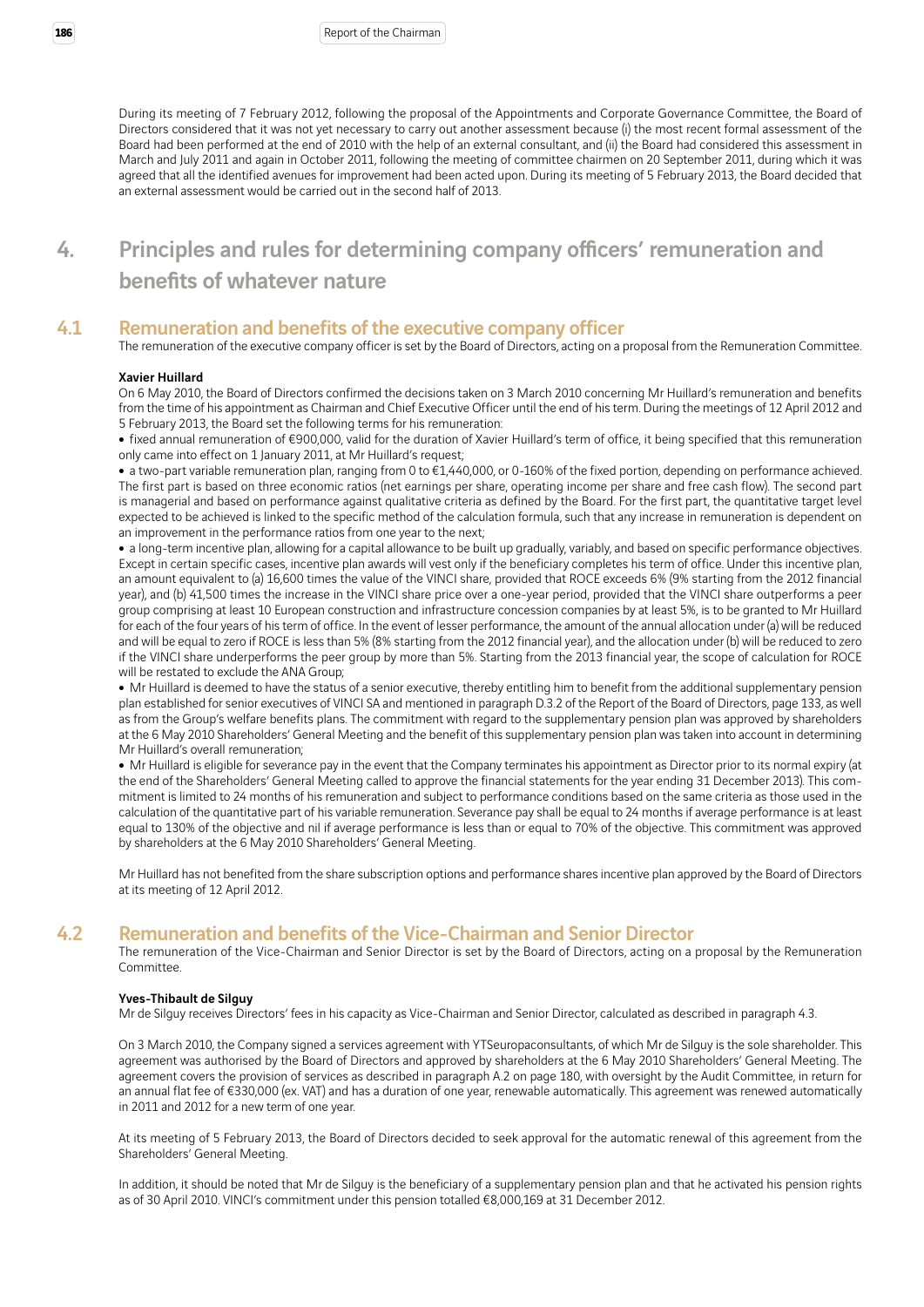### 4.3 Directors' fees

At the Shareholders' General Meeting of 6 May 2010, shareholders set the aggregate amount of Directors' fees at €920,000 for each financial year, starting on 1 January 2010.

In its meetings of 27 February 2008 and 3 March 2010, the Board of Directors agreed on the following allocation of Directors' fees (amounts expressed on an annualised basis):

- the Chairman and Chief Executive Officer receives no Directors' fees from the Company;
- the Vice-Chairman and Senior Director receives €140,000, of which €30,000 is variable and depends on his presence at Board meetings;
- other Directors receive €40,000 each, of which €20,000 is variable and depends on their presence at Board meetings;

• the chairman of each committee receives €25,000, the members of the Audit Committee receive €15,000 and the members of the other committees receive €10,000, in addition to the Directors' fees mentioned above.

Payment of the variable fee is dependent on the member's attendance at Board meetings. The variable fee is reduced by €2,500 per meeting for any Board member who misses two or more meetings.

## 5. Formalities for participation of shareholders in the Shareholders' General Meeting

The formalities for shareholders to participate in the Shareholders' General Meeting are described in Article 17 of the Articles of Association and reproduced below:

#### Article 17 - Shareholders' General Meetings

Shareholders' General Meetings are called and take place in accordance with the legislation and regulations in force.

The meetings are held either at the registered office or at another location specified in the notice of the meeting.

All shareholders may, regardless of the number of shares they own, participate in meetings personally or by proxy, on producing evidence of their identity and shareholding in the form of either:

• a personal registration of the shares in their own name; or

<sup>ˇ</sup> a record of the shares in a bearer securities account with an authorised intermediary. The intermediary must provide an attendance certificate, which can be communicated by electronic means, if necessary.

These formalities must be completed no later than midnight (Paris time), on the third business day before the meeting. Shareholders wishing to attend the meeting but who have not received their admission card by midnight (Paris time) of the third business day before the meeting will be given an attendance certificate. However, the Board of Directors may shorten or remove this time period provided that any such decision applies to all shareholders.

If the Board of Directors so decides when the General Meeting is called, individual shareholders may take part in the General Meeting by videoconference or vote by any telecommunication or electronic means including via the Internet, in accordance with the applicable regulations in force at the time such means are used. Any such decision must be communicated in the notice of meeting and the invitation to the meeting.

Postal votes may be cast, subject to the terms and conditions defined by law and regulations. Shareholders may transmit proxy forms and postal votes for every Shareholders' General Meeting, under the conditions set out by law and regulations, either in paper form or, if the Board of Directors so authorises, by electronic means, including over the Internet. Those shareholders who, within the required time period, use the electronic voting form on the website made available by the meeting centraliser, are counted as attending or represented shareholders. Shareholders may complete and sign the electronic voting form directly on the centralising bank's website by any process determined by the Board of Directors that meets the conditions set forth in the first sentence of the second paragraph of Article 1316-4 of the French Civil Code and Articles R.225-77, subsection 2, and R.225-79 of the French Commercial Code and, more generally, the provisions of law and regulations in force. This process may include the use of a personal identifier and password.

Proxy forms received and votes cast prior to the Shareholders' General Meeting by electronic means, together with the acknowledgement of receipt provided, shall be considered as irrevocable acts enforceable with regard to all parties involved, it being specified that in the event of a sale of shares that takes place before the third business day prior to the Meeting at zero hour (Paris time), the Company shall invalidate or amend, as necessary, any proxy form or vote cast prior to such date and time.

Shareholders' General Meetings are chaired by the Chairman of the Board of Directors or, in his or her absence, by the Vice-Chairman of the Board of Directors, if a Vice-Chairman has been designated, or by a member of the Board of Directors specifically appointed by the Board to that effect. Failing that, shareholders elect their own Chairman.

The minutes of the Shareholders' General Meetings are drawn up and copies thereof are certified and delivered in compliance with regulations in force.

# 6. Publication of information required by Article L.225-100-3 of the French Commercial Code

Information mentioned in Article L.225-100-3 of the French Commercial Code concerning elements likely to have an impact in the event of a takeover offer is published in the Report of the Board of Directors on page 174 of the 2012 annual report.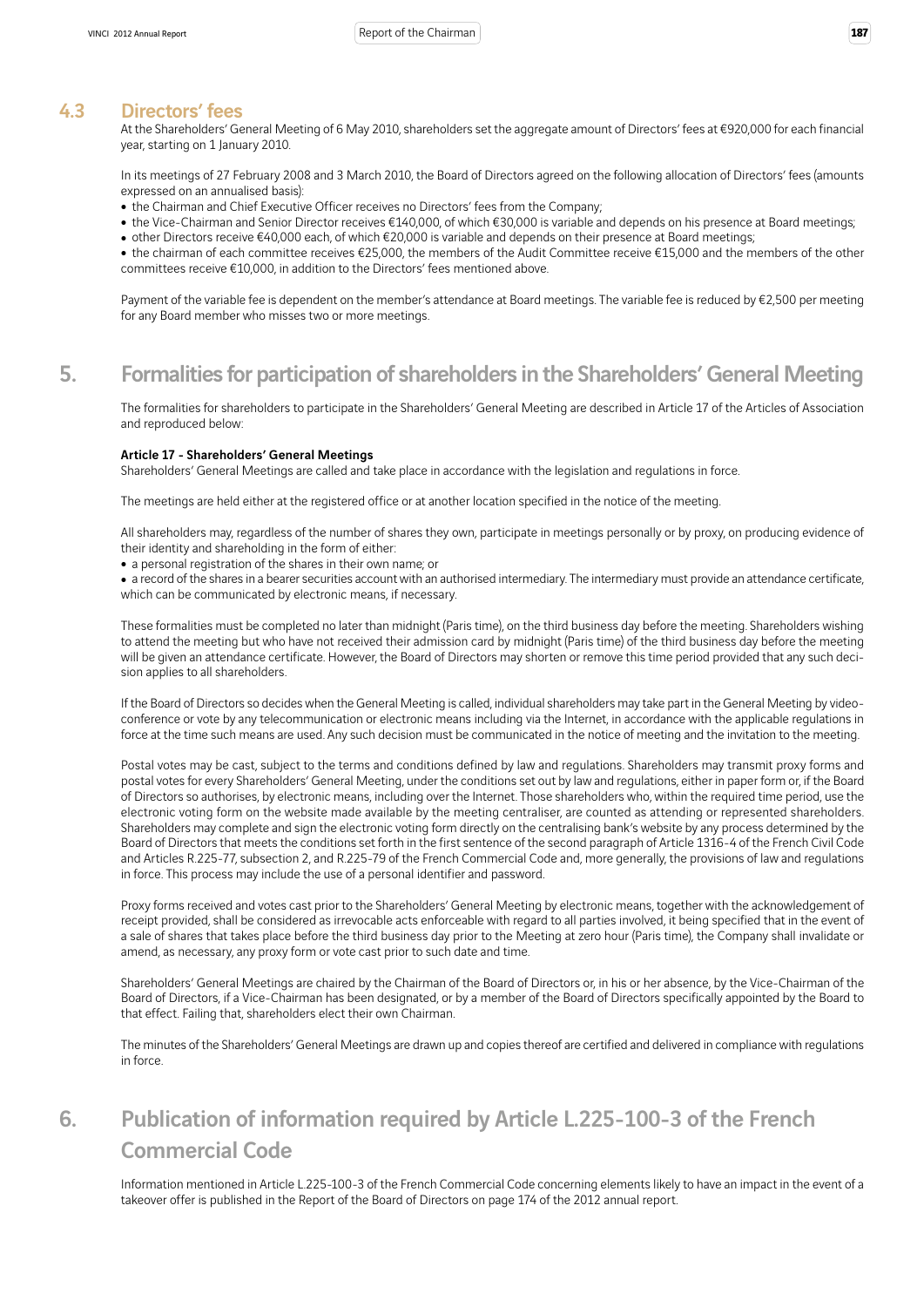# B. Internal control and risk management procedures

## 1. Introduction

## 1.1 Definitions and reference framework

In July 2010, the French stock market regulator, the Autorité des Marchés Financiers (AMF), published the findings of the working group formed under its aegis. This document is entitled "Risk management and internal control systems: reference framework". The VINCI Group uses this document as its reference framework.

The risk management and internal control systems participate in a complementary manner in keeping control over the Group's business. "Risk" is the possibility that an event might take place with consequences that would adversely affect the objectives of the Group and in particular those related to its financial condition and reputation.

The risk management system aims to identify and analyse the principal risks that the Group's subsidiaries encounter. "Internal control" encompasses all the controls to best handle these risks.

Risk management is therefore a set of resources, conduct, procedures and initiatives that correspond to the characteristics of the VINCI Group's businesses and maintain risk at an acceptable level.

VINCI's risk management system is a management tool to be used by each company in the Group to help:

- create and preserve value, assets and the Company's reputation;
- secure the Company's decision-making procedures and other processes so as to increase the likelihood of achieving objectives;
- ensure that initiatives are in line with the Company's values;
- foster a shared view of the principal risks among employees of the Company.

#### **The internal control system** aims more particularly to ensure:

- that the instructions and guidelines set by the Executive Management are implemented;
- that laws and regulations are complied with;
- that the internal processes function correctly, notably those contributing to the safeguarding of its assets;
- that financial reporting is reliable.

The internal control system is a set of resources, procedures, conduct and initiatives that correspond to the characteristics of the VINCI Group's businesses and which:

- helps the businesses run smoothly and contributes to effective operations and efficient use of resources;
- must enable significant risks to be taken into account in an appropriate manner, whether they are operational, financial or legal.

Nevertheless, like any set of controls, however well designed and implemented the internal control system may be, it cannot provide an absolute guarantee that the Group will achieve its objectives.

## 1.2 Scope of risk management and internal control

In addition to managing a system specific to VINCI Holding, the Group also ensures that there are risk management and internal control systems in place at each of its component businesses. These systems apply to fully consolidated entities, a list of which can be found in Chapter J of the notes to the consolidated financial statements (page 268).

For the specific case of the listed Belgian company CFE (in which VINCI has a 46.84% capital stake) and its subsidiaries, the provisions in force are adapted to the specific features of Belgian law, which attributes responsibility for risk management and internal control to the Board of Directors of companies listed on the stock exchange.

## 2. Environment and organisation

## 2.1 Principles of action and conduct

The businesses in which VINCI operates require the personnel involved to be geographically close to customers in order to ensure the prompt delivery of solutions that are suited to their needs. To enable the manager of each business unit – around 3,500 in total in the Group – to take the required operational decisions rapidly, a decentralised organisation has been implemented in each business (Concessions and Contracting), business line and division, as well as in VINCI Immobilier.

Consequently, the Group has implemented appropriate delegation of authority and responsibility to operational and functional staff at all levels. The delegation of authority to these staff is carried out in compliance with the general guidelines (see paragraph 4.2) and the principles of action and conduct to which VINCI is strongly committed:

• strict compliance with the rules common to the whole Group in respect of commitments, risk-taking (see paragraph 4.3), acceptance of contracts (see paragraphs 4.4 and 4.5), and reporting of financial, accounting and management information (see paragraph 4.2). These common rules, which are deliberately restricted in number given the broad spectrum of the Group's activities, must be strictly applied by the staff concerned and their teams;

• transparency and loyalty of managers towards their line management superiors and towards the functional departments of the business lines and the holding company. In particular, managers are required to inform their superiors of any significant difficulties encountered in the performance of their duties (e.g. with respect to carrying out work on sites; relations with customers, government departments, suppliers and financial partners; internal relations, personnel management, safety, etc.). An integral part of operational managers' duties is to take decisions alone on matters falling within their area of competence, within the framework of the general guidelines they have received and accepted.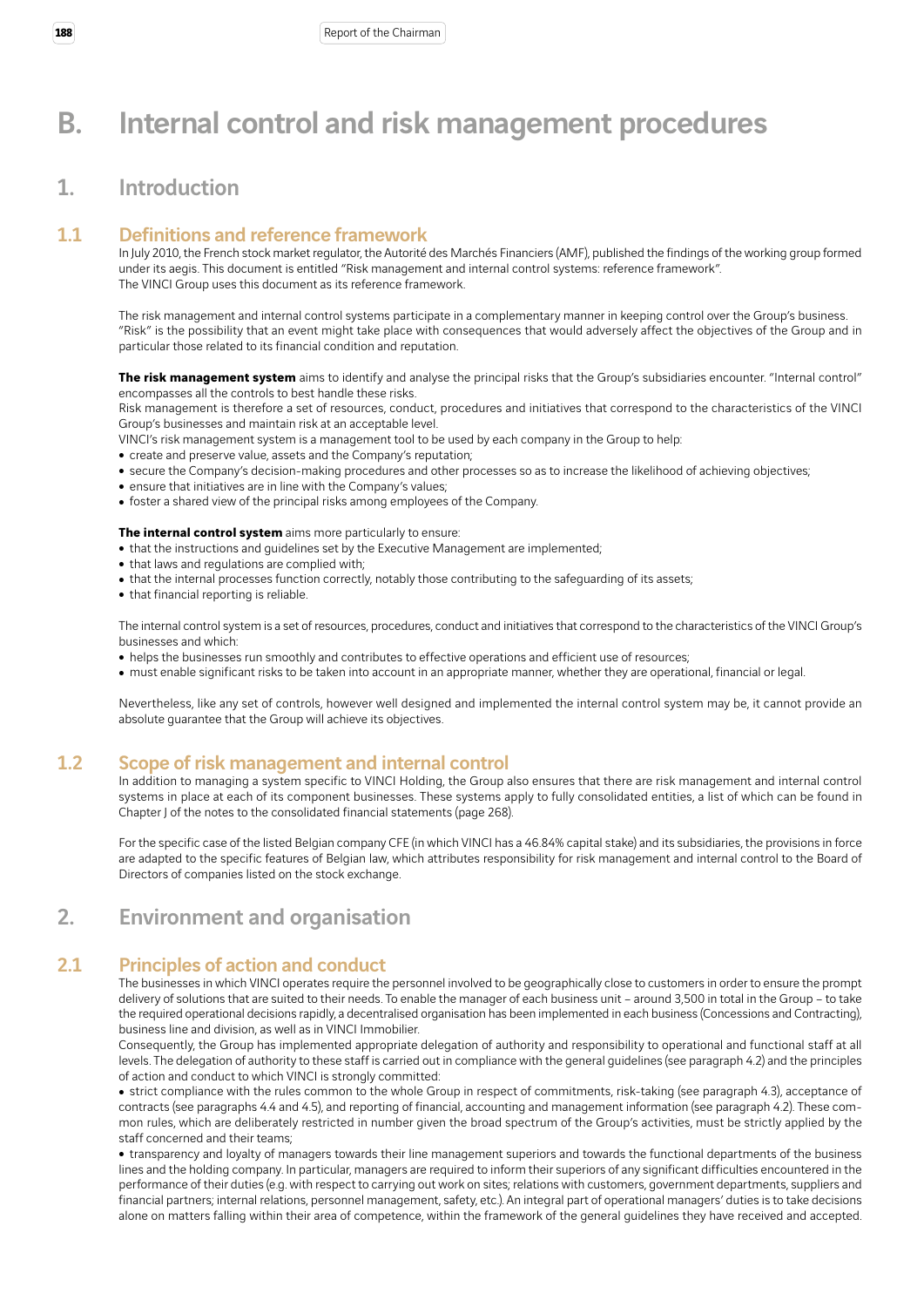Nevertheless, any significant difficulties encountered must be handled with the assistance, as necessary, of their line management superiors or the functional departments of the business lines and the VINCI holding company;

- compliance with the laws and regulations in force in the countries where the Group operates;
- adherence to the Code of Ethics and Conduct;
- <sup>ˇ</sup> responsibility of operational executive managers to communicate the Group's principles governing action and conduct to their staff by appropriate means and to set a good example. This responsibility cannot be delegated;
- health and safety of individuals (employees, external service providers, subcontractors, etc.);
- a culture of financial performance.

### 2.2 Participants in the risk management and internal control processes

Everyone in the organisation plays a role in risk management and internal control, from the governing bodies to the employees of each Group subsidiary.

VINCI's Board of Directors represents all the shareholders collectively and is responsible for monitoring the Executive Management performance, defining the Group's strategic choices and ensuring that it functions properly. It considers all major matters concerning the Group's business. In its report, the Board gives an account of the principal risks and uncertainties the Group faces.

In 2003, the Board adopted a set of internal rules and created several specialised committees: audit, strategy and investment, remuneration, and appointments and corporate governance. It delegated to the **Audit Committee** responsibility for the monitoring of assignments defined by the 8 December 2008 Order transposing the European directive on statutory auditing into French law. The principal activities carried out in 2012 in this regard can be found in part A of the Report of the Chairman of the Board (page 179). They are in line with the recommendations of the AMF working group on audit committees (dated July 2010).

The Executive Committee, composed of 13 members at the time of writing of this report (see page 14), is in charge of implementing the Group's strategy, defining the monitoring of the enforcement of its management policies (risk management, finance, human resources, safety, insurance, etc).

The **holding company** functions with a streamlined staff (213 people at 31 December 2012), suited to the Group's highly decentralised structure. The holding company's functional departments ensure that the Group's rules and procedures as well as the Executive Management's decisions are correctly enforced. Furthermore, and depending on the needs that are expressed, these departments advise business lines on technical matters but do not interfere with operational decisions, which are the sole responsibility of the business lines.

The Ethics Officer ensures, in liaison with the operational and functional departments, that the Code of Ethics and Conduct is properly understood throughout the Group. Any employee encountering difficulties or who has questions about the scope or application of the rules may contact the Ethics Officer directly and in total confidentiality.

#### The **Audit Department** has a three-part role.

• Concerning risk management: based on guidelines from the Executive Management, it plays a leading role in deploying and implementing a structured, permanent and adaptable system, making it possible to identify, analyse and handle the principal risks. The Audit Department coordinates the risk management system by giving methodological support to the subsidiaries' operational and functional departments. It organises the meetings of the VINCI Risk Committee, which reviews and authorises new contracts exceeding certain thresholds set by Executive Management or presenting particular technical or financial risks.

• Concerning internal control: in addition to drafting and disseminating the general internal control procedures set by the holding company, the Audit Department organises the annual self-assessment survey on the internal control of the Group's subsidiaries.

• Concerning auditing: it carries out its own assignments, in support of the work performed by the business lines and by the members of the holding company's functional departments, depending on their areas of expertise.

The **business lines** carry out their activities based on the principles of action and conduct described in paragraph 2.1. In this regard, they implement and supervise risk management and internal control systems suited to their business.

## 3. Risk management system

"Risks" are defined as obstacles that might prevent the Company from achieving its objectives. These objectives may be strategic (commitments), operational, financial, or in relation to compliance with laws and regulations.

The Group applies the policies set by the Executive Committee. These policies aim to comply with the legal requirements and to ensure that risks are monitored in a more formalised, systematic and uniform manner. This plan involves operational managers, but without complicating operating methods. Risk monitoring is an integral part of the existing procedures related to commitments and periodic monitoring of operations.

A risk-mapping process encompassing all the Group's activities was created in 2009 and is updated periodically as follows, in accordance with the AMF's recommendations:

• anticipation of the main identifiable risks, either internal or external, that represent obstacles to the achievement of the Company's objectives;

• a qualitative assessment of risk criticality, taking into account the impact, likelihood and degree of control of each element of risk.

This procedure has been applied to identify, assess and select the major risks threatening the various components of the Group: holding company, Concessions, Contracting, and Property. These risks are described in the chapter entitled "Risk factors", on page 120 of the Report of the Board of Directors.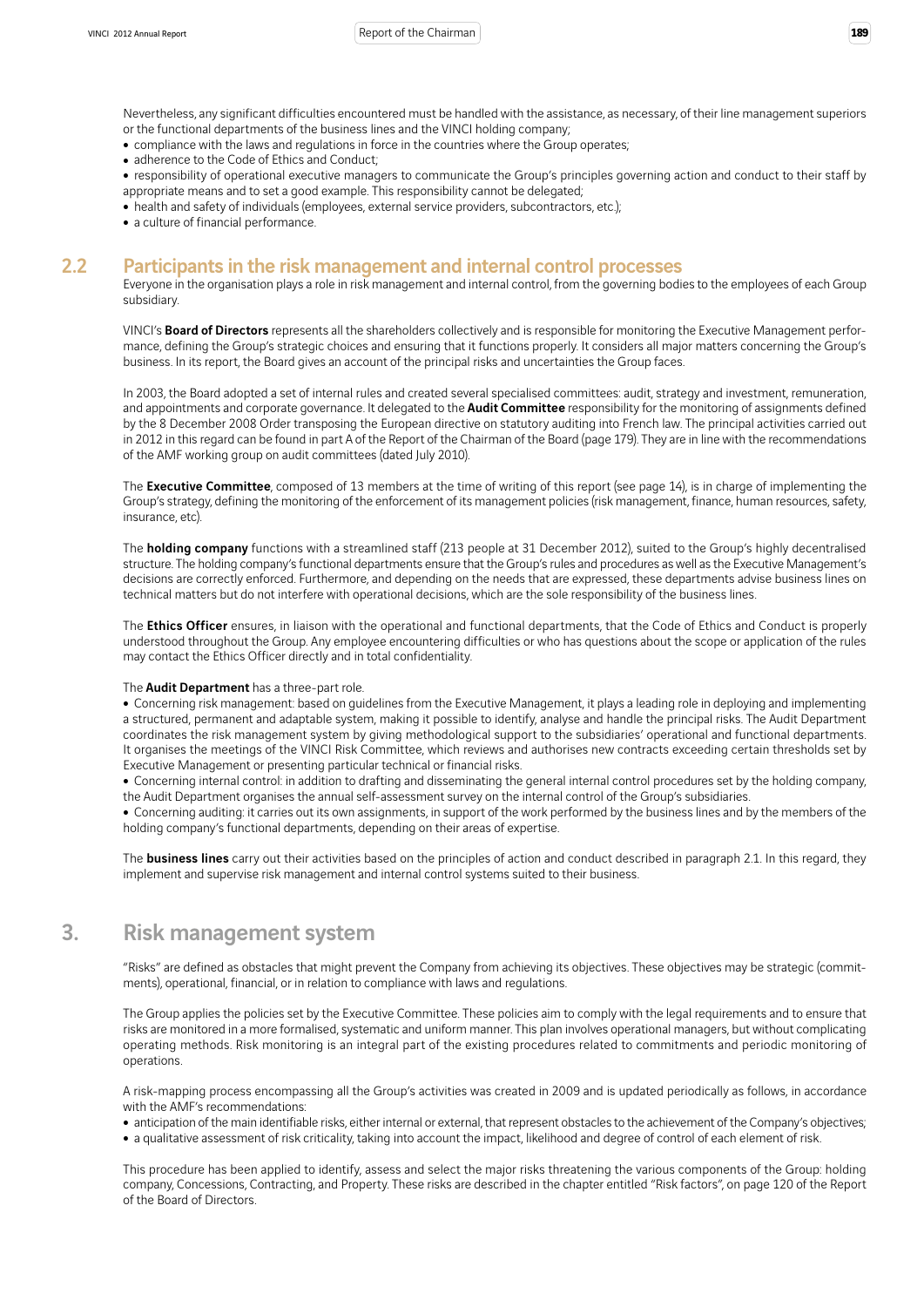Risk mapping makes it possible to apply a specific procedure to each type of risk, which can be assessed using the coordination indicators. Risk scorecards are created from the mapping system specific to each business (Concessions, Contracting). The scorecards are used during Risk Committee meetings to present and assess, in a uniform manner, the most significant events that might affect the project under review.

## 4. Internal control system

The main procedures described below are common to all companies in the Group. There are specific procedures within each business line, in particular for the monitoring of projects and forecasting of results, especially for contracts spanning several years.

## 4.1 Compliance with laws and regulations

The Group's compliance objectives encompass the standards of conduct set by the laws and regulations in force.

The Legal Department of the holding company is responsible for:

- maintaining a legislative watch related to the various applicable rules;
- informing employees about rules pertaining to them;
- monitoring major acquisition projects and disputes.

Documentation has been distributed and a variety of training and awareness sessions held in this regard, so as to prevent any infraction or fraud.

As indicated in the first part of the Sustainable Development section on pages 18–29 of this report, particular emphasis is placed on: • safety of employees on construction sites through active implementation of the Group's accident prevention policy;

• purchasing and subcontracting.

# 4.2 Application of the guidelines and instructions of the Executive Management

The Chairmen of the companies heading business lines in the Contracting business (VINCI Energies, Eurovia and VINCI Construction), the Chairman of VINCI Autoroutes, the Chief Executive Officer of VINCI Concessions and the Chairman of VINCI Immobilier exercise the powers given to them by law.

Under the Group's internal organisation, they are also required to comply with the general guidelines issued for them by VINCI's Chairman and Chief Executive Officer.

These apply to the following areas:

• adherence to the *Code of Ethics and Conduct*;

• entering into commitments, and in particular bidding for new contracts that are complex, of a significant size or involve significant potential risks; acquisitions and disposals; property transactions; and material off-balance sheet commitments;

• reporting to the holding company of accounting and financial information or information relating to events that are material for the Group, in respect of safety, litigation, disputes, and insurance policies and claims.

These general guidelines require compliance with the holding company's procedures regarding bidding or investments. These procedures define thresholds above which specific authorisation must be obtained from the appropriate committees, namely the Risk Committee (see paragraph 4.3) or the Board of Directors' Strategy and Investment Committee, or where prior notifications must be issued to the Chairman and Chief Executive Officer and/or to certain VINCI functional departments.

These guidelines are cascaded through the organisation by the heads of the business lines:

- via delegations to their operational and functional staff for the provisions concerning them;
- to managers serving as company officers in a company in their business sector.

## 4.3 Procedures related to new commitments – the VINCI Risk Committee

Strict control procedures are in force that must be complied with before a new commitment is accepted.

The role of the VINCI Risk Committee is to assess:

• acquisitions and disposals of businesses:

• the terms and conditions of tenders for construction works which, by virtue of their scale, specific financing characteristics, location or technical characteristics, entail specific risks of a technical, legal, financial or other nature. The thresholds for automatic prior review and vetting by the Risk Committee are defined in the general guidelines. They apply to the entire project, taking all works packages together, irrespective of the Group's share in the project or the manner in which contracts are awarded (call for tenders, direct contracts, etc.);

• all transactions relating to property development, public-private partnerships (PPPs), concession operations or long-term commitments, including all associated financing, whether in France or elsewhere.

Thresholds below those necessitating a review by the Risk Committee require that an information sheet be sent to VINCI's Executive Management. A Risk Committee meeting may be convened, as needed.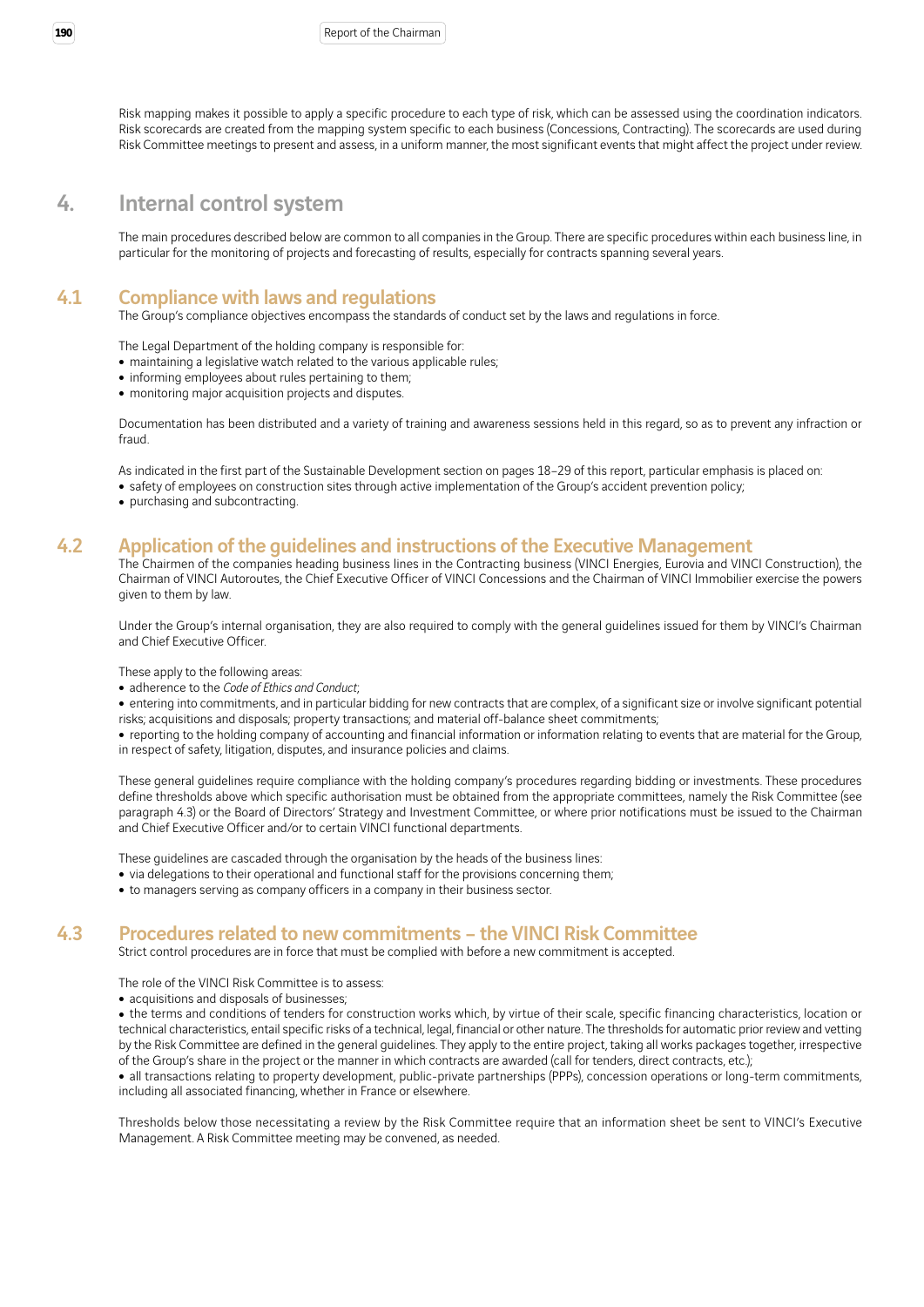Risk Committee meetings are usually attended by the following members:

- the Chairman and Chief Executive Officer of VINCI and/or the Executive Vice-President, Contracting;
- the Chairman (or Chief Executive Officer) of the business line involved;
- the Executive Vice-President and Chief Financial Officer of the Group;
- the Chief Audit Officer;
- the operational representatives of the entity presenting the project (Chief Executive Officer, project manager, etc.);
- the functional representatives of the entity involved (legal, insurance, finance, etc.).

The composition of the Risk Committee may be adjusted as a function of its agenda (e.g. review of property transactions, acquisitions of companies, construction contracts, concession contracts and PPPs).

The VINCI Risk Committee, in its various configurations, met 251 times in 2012 and reviewed 308 projects.

### 4.4 Procedures related to monitoring of operations

The business lines have their own operational control systems, which are tailored to their business. Specific budget control measures have been implemented by VINCI Energies, Eurovia and VINCI Construction and by each of the concession activities (motorways, car parks, etc.). They make it possible to regularly monitor the progress of projects and contracts. These systems are compatible with those used to prepare and process financial and accounting information as described below.

Monthly dashboard reports on business, new orders, the order book and the Group's consolidated net borrowing position are prepared by the Finance Department on the basis of detailed information provided by the business lines.

Each main entity's Executive Management prepares a monthly report on key events.

The budget procedure is common to all Group business lines and their subsidiaries. It is built around five key dates in the year: the initial budget for the next year at the end of the current year, followed by four updates in March, May, September and November. Management committees meet twice a year to examine each business line's performance and financial data. The Chairman and Chief Executive Officer, and the Executive Vice-President and Chief Financial Officer of VINCI attend these meetings.

Lastly, the business lines participate in regular monitoring of VINCI's social and environmental responsibility commitments as indicated in the first part of the Sustainable Development section on pages 18–29 of this report, with a particular emphasis on safety.

## 4.5 Procedures related to the preparation and processing of financial and accounting information

The Budgets and Consolidation Department, reporting to the Finance Department, is responsible for the integrity and reliability of VINCI's financial information (parent company and consolidated financial statements), which is disseminated inside and outside the Group. To ensure the statements are produced, the department is specifically in charge of:

• preparing, approving and analysing VINCI's half-year and annual parent company and consolidated financial statements and forecasts;

• establishing, disseminating and monitoring the Group's accounting procedures and checking their compliance with the accounting standards in force, as well as ensuring that significant transactions are recognised correctly from an accounting standpoint;

<sup>ˇ</sup> coordinating "Vision", the Group's financial information system, which includes the consolidation process and unifies VINCI's various reporting systems.

The Budgets and Consolidation Department establishes the timetable and closure instructions for the preparation of the half-year and annual accounts and disseminates these in the business lines.

The Group's accounting rules and methods are available on VINCI's corporate intranet. At each accounts closure, business lines transmit a package to the Budgets and Consolidation Department containing an analysis of the consolidated data submitted and comments thereon. The Group and the CFOs of the business lines review the principal options and accounting estimates in liaison with the Statutory Auditors.

The Statutory Auditors present their observations, if any, on the half-year and annual accounts to the Audit Committee before they are presented to the Board of Directors.

Before signing their reports, the Statutory Auditors request representation letters from Group management and management of the business lines. In these representations, Group management and management of the business lines confirm that to the best of their knowledge, all items at their disposal have been submitted to the Statutory Auditors so as to enable them to perform their duties and that any anomalies noted by the Statutory Auditors and still unresolved at the date of these representations do not have a material impact, either individually or in aggregate, on the financial statements taken as a whole.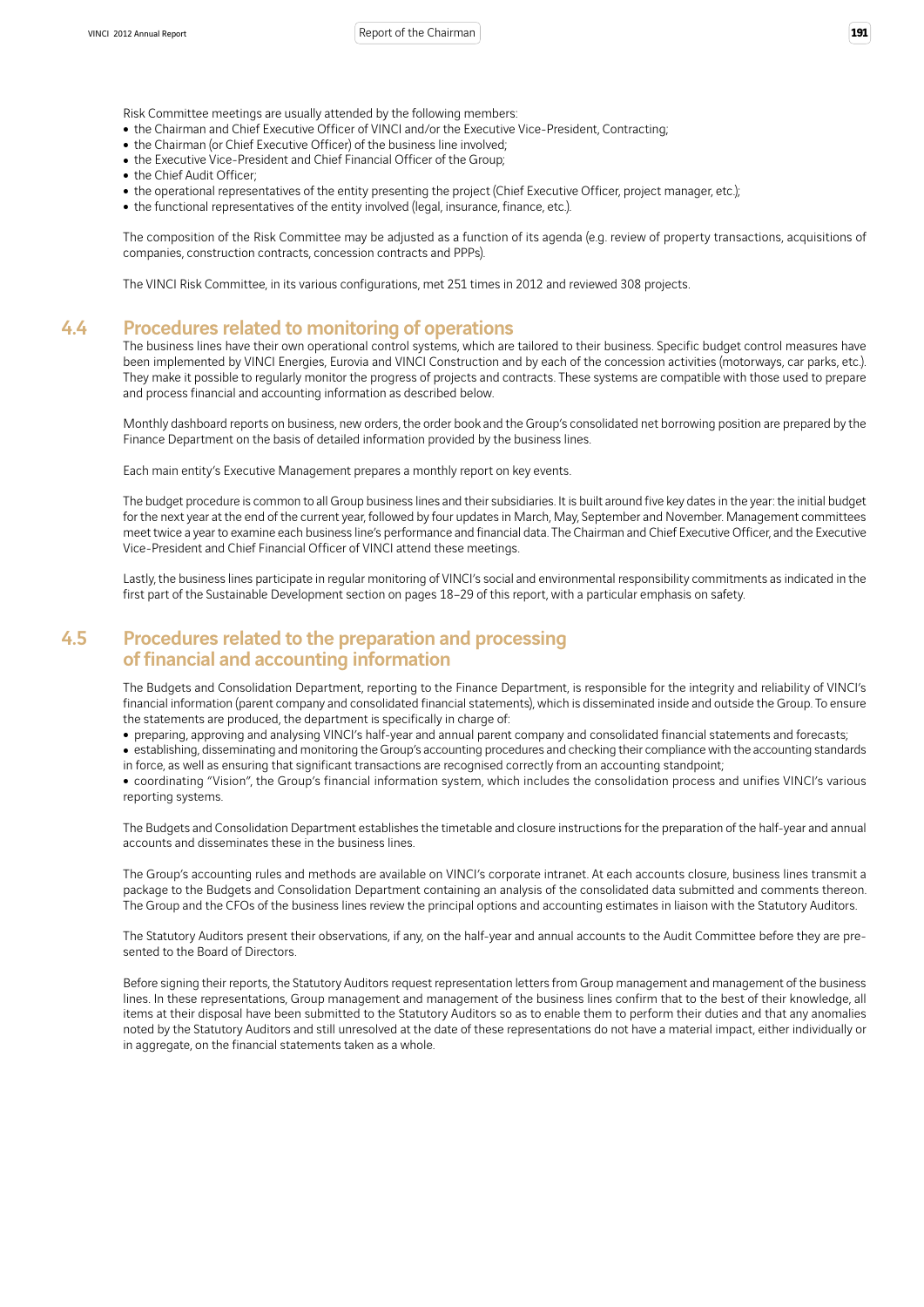## 5. Actions undertaken to strengthen risk management and internal control

### 5.1 Tasks carried out prior to 2012

In 2003, VINCI initiated an action plan intended to enhance the quality of the Group's risk management and internal control systems without calling into question the principles and features of its decentralised management organisation. These actions included, in particular:

#### Assessment of internal control

Annual self-assessment surveys to measure the quality of internal control, in accordance with the requirements of the French Financial Security Act, covered an ever-increasing number of Group entities, rising from 193 in 2005 to 370 in 2011.

#### Information systems

Surveys to assess the operation of information systems were carried out in 2006, 2008 (13 entities in metropolitan France, building a representative sample) and 2009 (33 subsidiaries based outside metropolitan France).

In 2011, a working group, assisted by an external consultancy, prepared a report on the adequacy of the information systems used by VINCI's different business lines with respect to the Group's objectives. The report is based on the results of a survey of VINCI's component entities.

The *Code of Ethics and Conduct*, previously disseminated via the corporate hierarchy, was made available to all employees on the Group intranet on 1 February 2011.

In 2011, in line with its objectives, VINCI implemented its Fast Close procedure, aimed at closing and publishing its financial statements at the beginning of February, representing a one-month gain on its previous publication schedule.

## 5.2 Tasks carried out in 2012

The annual self-assessment survey of internal control quality in the VINCI Group was carried out on 472 legal entities in 2012 (including 110 outside France), representing 84% of the Group's consolidated business. The questionnaire contained 58 questions. Apart from the recurrent topics related to the internal control system and to financial and accounting information, the annual topic in 2012 related to purchasing and subcontracting. The survey was conducted using specialised software that also enables entities to manage their action plans. The report prepared by the holding company's Audit Department was presented to VINCI's Executive Committee and then to the Audit Committee in December. As in 2011, a specific questionnaire was sent to the Chairman and Chief Executive Officer covering matters related to his functions.

With regard to information systems, VINCI's Executive Committee considered that a more effective flow of communication within the Group was essential to achieving current and future objectives and therefore initiated developments that were carried out in 2012 in the following areas:

• interoperability of Group networks;

• redesign of VINCI's intranet and launch of version 2.0 based on a collaborative approach.

The Fast Close procedure was applied to the half-year financial statements published at the end of July.

Each Group component prepared a report summarising the specific actions carried out in 2012. The reports, which in particular give an account of the audits and reviews carried out, did not reveal any significant problems.

In addition, VINCI's Audit Department carried out audits in each of the following business lines: VINCI Concessions, Eurovia, VINCI Energies and VINCI Construction.

These audits did not reveal any problems that might have a significant impact on the business or financial statements of the Group.

## 5.3 Work to be done in 2013 and beyond

VINCI aims to continue improving the organisation of internal control within the Group, while maintaining a streamlined chain of command, both at the holding company and business line levels.

In addition to the annual internal control self-assessment survey, a self-assessment campaign on information systems was started in early 2013.

The interoperability programme for messaging networks, launched in 2012, is also under way.

Other areas for improvement include:

- continued deployment of common management tools;
- continued integration of acquired entities.